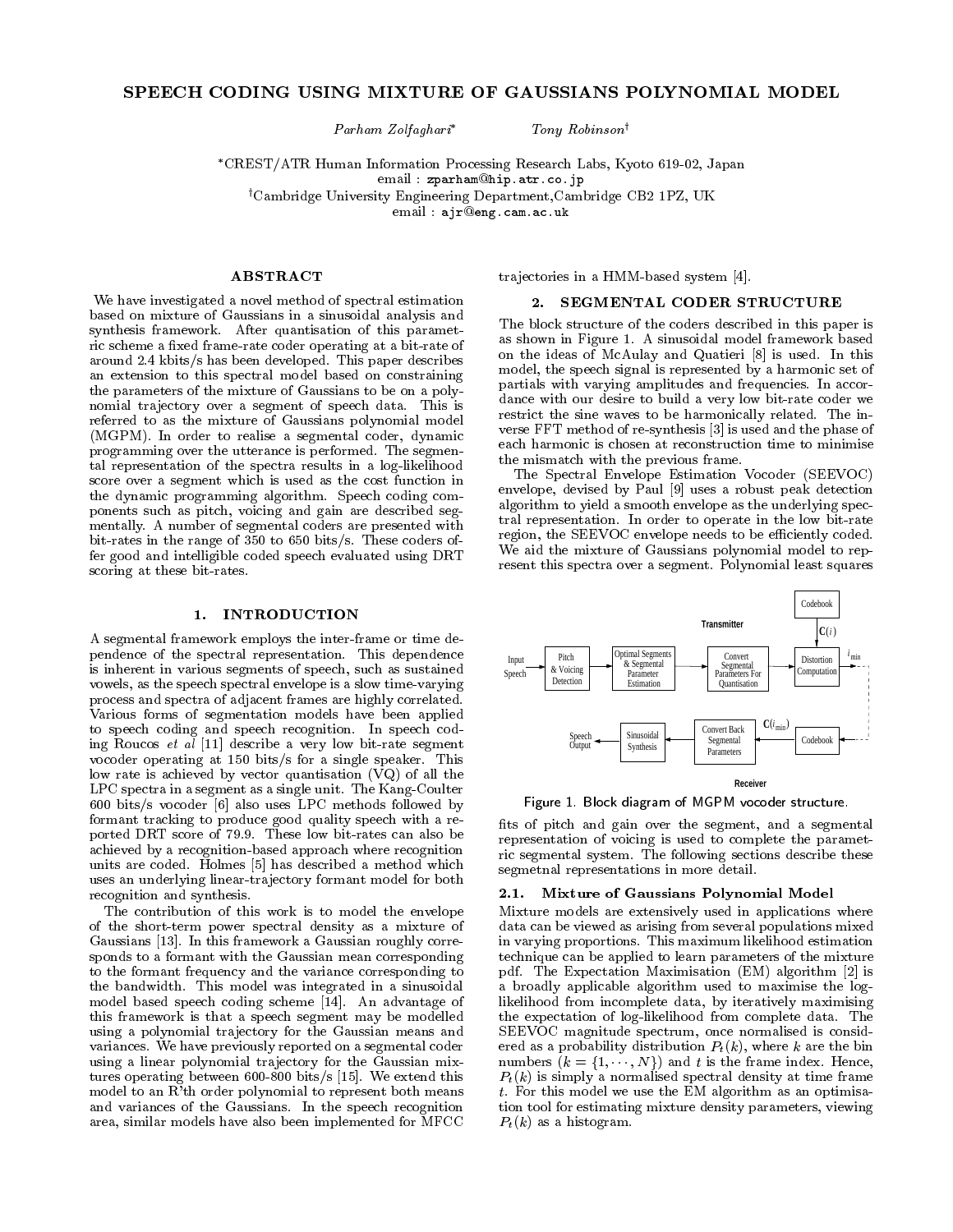#### 2.1.1. Derivation of Model Parameter Estimation Formulae

Let a data sample  $k$  be the observed incomplete data and  $(P_t(k), y_k)$  be the complete data, where  $y_k$  is an unobservable integer between 1 and s. This term  $y_k$  then indicates the number of density components  $f(k|y_k, \phi_{y_k})$  and mixing parameters  $\omega_{y_k}$  of the mixture pdf, where the parameter set is given by  $\mathbf{\Phi} = {\phi_1, \cdots, \phi_s}.$ 

The aim is simply to fit the histogram representation of the spectrum where the means of the densities are FFT bin numbers and are restricted to a polynomial over a segment of spectra. This results in mixture densities which repre sent a smoothed spectral shape for all  $t$ . We assume that a parametric family of mixture probability density functions  $f(k, t | \mathbf{\Phi})$  is given and that  $\mathbf{\Phi}$  represents the parameter values to be estimated. The log-likelihood of the data set can be formulated as follows

$$
\mathcal{L}(\mathbf{\Phi}) = \log \left[ \prod_{t=1}^{T} \prod_{k=1}^{N} f(k, t | \mathbf{\Phi})^{P_t(k)} \right] \tag{1}
$$

The posterior probability is represented by

$$
P(y_k|k,t,\boldsymbol{\Phi}) = \frac{\omega_{y_k} f(k,t|y_k,\phi_{y_k})}{\sum_{y_k} \omega_{y_k} f(k,t|y_k,\phi_{y_k})}.
$$
 (2) s

The Q-function can be represented as:

$$
Q(\mathbf{\Phi}, \bar{\mathbf{\Phi}}) = \sum_{i} \left\{ \sum_{t=1}^{T} \sum_{k=1}^{N} \gamma_i(k, t) \right\} \log \bar{\omega}_i
$$
  
+ 
$$
\sum_{i} \left\{ \sum_{t=1}^{T} \sum_{k=1}^{N} \gamma_i(k, t) \log f(k, t | i, \bar{\phi}_i) \right\} (3)
$$
 where

where  $\gamma_i(k, t) = P_t(k)P(i|k, t, \phi_i)$ . Since there is a summation over all  $y_k$   $(1 \leq y_k \leq s)$ ,  $y_k$  is independent of k, and therefore, can be denoted by  $i$ .

Maximisation of the Q-function is obtained by maximising each term of this function for each mixture  $i$  with respect to the mixture weight  $\omega_i$  and the mixture parameters  $\phi_i$ . This is the EM update equation for mixture density equations which leads us onto the definition of the density to be used and maximisation of the associated parameters.

#### $2.1.2.1$  maximization views  $2.2.1$

The mixture density used in this research is the Gaussian distribution and hence, before differentiating the above function, the functional terms within the equation are defined as follows:

$$
f(k, t|i, \bar{\Phi}) = \mathcal{N}(k, \bar{\mathbf{b}}_i, \bar{\sigma}_i^2) = \frac{1}{\sqrt{2\pi\bar{\sigma}_i^2}} \exp\left\{-\frac{(k - \mathbf{z}_i \bar{\mathbf{b}}_i)^2}{2\bar{\sigma}_i^2}\right\}
$$
(4)

where

$$
\mathbf{\bar{b}}_i = [b_{i0}, b_{i1}, \dots, b_{iR}]^T \qquad (5)
$$

$$
\mathbf{z}_t = [1, t, t^2, \dots, t^R]. \tag{6}
$$

Thus, the mean of the Gaussian distribution described by equation 4 is represented by an <sup>R</sup>'th order polynomial. After differentiating equation 1 with respect to the mean trajectory parameters  $b_{ir}$  of the i'th mixture, and equating to zero, by substitution and noting that  $\bar{\sigma}_i$  is independent of time we obtain

$$
\sum_{t=1}^{T} \sum_{k=1}^{N} \gamma_i(k, t) \cdot kt^r = \sum_{t=1}^{T} \sum_{k=1}^{N} \gamma_i(k, t) \cdot t^r \sum_{u=0}^{R} \bar{b}_{iu} \cdot t^u \qquad (7) \qquad \begin{array}{c} \vdots \\ \dagger \\ t \\ \hline \end{array}
$$

which results in a set of linear simultaneous equations which are solved for the mean trajectory parameters  $b_{ir}$ .

In order to estimate the variance of each mixture  $\sigma_i^-,$  equation 1 is differentiated with respect to this variance and solved for  $\sigma_i$  resulting in the maximum likelihood estimate given by:

$$
\bar{\sigma}_i^2 = \frac{\sum_{t=1}^T \sum_{k=1}^N \gamma_i(k, t)(k - \mathbf{z}_t \bar{\mathbf{b}}_i)^2}{\sum_{t=1}^T \sum_{k=1}^N \gamma_i(k, t)}.
$$
 (8)

Finally, the mixture weights  $\bar{\omega}_i$  can be estimated using equation 1 by application of a Lagrange multiplier [1] resulting in the following

$$
\bar{\omega}_i = \frac{\sum_{t=1}^T \sum_{k=1}^N \gamma_i(k, t)}{\sum_{t=1}^T \sum_{k=1}^N \sum_{j=1}^M \gamma_j(k, t)}.
$$
(9)

 $\zeta^{-1}$  space of the mixture of Gaussians with polynomial mean This completes the EM based maximisation of the parameter trajectories.

#### 2.1.3. Variance Tra jectory Model

It is also possible to obtain a more precise model of the spectral dynamics within the segment by representing the variance of the  $i$ 'th mixture by an  $R$ 'th order polynomial where the likelihood of the data given the parameters is given  $\mathbf{b}$  by a set of  $\mathbf{b}$  by a set of  $\mathbf{b}$ 

$$
\mathcal{N}(k, \mathbf{\bar{b}}_i, \mathbf{\bar{c}}_i) = \frac{1}{\sqrt{2\pi \mathbf{z}_t \mathbf{\bar{c}}_i}} \exp \left\{-\frac{(k - \mathbf{z}_t \mathbf{\bar{b}}_i)^2}{2\mathbf{z}_t \mathbf{\bar{c}}_i}\right\}
$$

$$
\begin{array}{rcl}\n\bar{\mathbf{c}}_i &=& [c_{i0}, c_{i1}, \ldots, c_{iR}]^T \\
\mathbf{z}_t &=& \left[1, t, t^2, \ldots, t^R\right].\n\end{array}
$$

After differentiation of equation 1 with respect to  $\bar{c}_{ir}$  and setting to zero, a non-linear equation in  $\bar{c}_{in}$  is obtained. In order to make this a linear function, an approximation is used where the  $\bar{c}_{in}$  in the denominator of the maximised log-likelihood is replaced by the current value,  $c_{in}$  [4, 12].

An illustration of a mixture of Gaussians polynomial fit over a short segment of speech is given in Figure 2.



Figure 2. Spectrogram representation of MGPM tracking using both mean and variances, over a short segment of speech with4 Gaussians.

#### 2.2. Initialisation

 $\langle \cdot \rangle$  this, for the higher order polynomial components (i.e. not The mixture of Gaussian means are uniformly initialised over the interval. The variances are made signicant with respect to the interval and the number of Gaussians in the mixture. The mixture weights are set equal values. In addition to the 0'th component), an initial value of 0.01 is set. The convergence point is on average at around 9 iterations.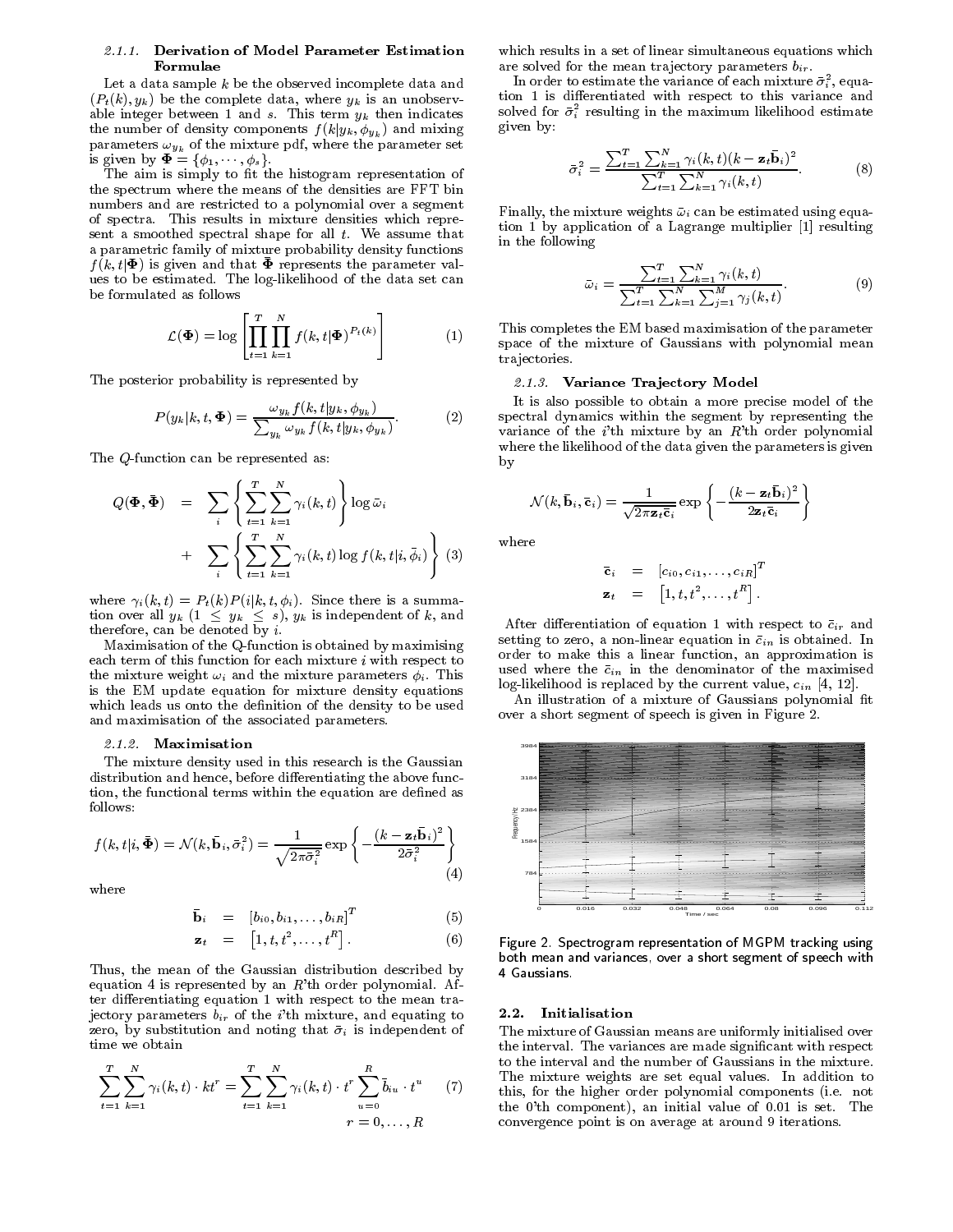#### 2.3. Segmental Pitch & Gain

The gain requires a considerable number of bits to code per segment if coded on a single frame basis. More efficient compression can be achieved by using a least means square polynomial fit over a segment. The pitch determination algorithm is based on the autocorrelation method. Representation of pitch over a segment is also based on a polynomial fit, using polynomials of order two for pitch and order three for gain. Figure 3 demonstrates polynomial fits over an utterance after segmentation. Note that both these components were dynamically transformed using a logarithmic scale.

# 2.4. Segmental Voicing

Voicing is detected using the autocorrelation function in combination with the low-band and high-band energy. When the segment boundaries have been obtained, the following segmental vector representation of voicing within the seg ment is used. Initially, a maximum number of transitions of voicing is set. At the start of the segment the voicing in the transmitter and the receiver is set to 1 (voiced). Using the voicing decisions within the length of the segment, the voicing transitions are represented as a fraction of this segment length. As an example, if the maximum number of transition is five and at the start, the segment is voiced, a vector can be constructed as follows:

$$
v = [1, 0, 0, 0, 0] \tag{10} \tag{11}
$$

If there are voicing transitions at frames four (to unvoiced) and nine (to voiced), and the maximum segment length is twelve, then the vector would be represented as,

$$
v = [1, 0.3333, 0.75, 0, 0] \tag{11}
$$

which results in an efficient vector representation of the voicing within the segment boundaries.

### 3. OPTIMAL SEGMENTATION

A simple method of segmenting speech has been devised based on dynamic programming. The cost function is the log-likelihood of the segment described by equation 1. A transition penalty is assigned in order to penalise short seg ment lengths. Various experiments were carried out in order to find the optimum transition penalty for obtaining the best segment boundaries from a speech coding point of view. This view places less constraint on the accuracy of the segment boundaries as no classication step is required.



Figure 3. Gain and Pitch polynomial ts.

#### 4. CODER IMPLEMENTATION  $4.$

A number of coders were devised based on the above parameterisation techniques. Speech is sampled at 8 kHz and a fixed frame-rate of 16 ms is used. First, the speech signal is broken down into frames, with a frame-step of 128 samples. A hamming window of length 512 is used. This is then transformed using a 512 point FFT, yielding a 256 point spectrum.

Two methods of vector representations for coding the MGPM parameters are possible. As an example, consider the quantisation of the mean trajectory parameters (Equation 5). The case where there are six Gaussians within the mixture with polynomials of order  $R = 2$ , results in a m by n matrix where  $m = 6$  and  $n = 3$ . Vectors for quantisation can be constructed based on either a m-row or n-column rep resentation of this matrix. By using a column vector repre sentation, a considerable reduction in the number of vectors is obtained and as a consequence the number of codebooks are also reduced. The MGPM codebooks were trained based on this column vector representation. The vector  $b_{k0}$  was warped based on the Mel-scale in quantisation, where  $k$  is the mixture component index. Also the standard deviation vector  $c_{k0}$  was represented as a fraction of  $b_{k0}$ .

The VQ codebooks were constructed from training data obtained from WSJCAM0 corpora [10]. Natural speech from 50 different speakers lasting approximately 39 minutes in total was used. Each codebook was trained using the LBG algorithm [7].

## 4.1. Bit Allocation of MGPM coders

After segmentation, the average segment length of the words in DRT score was found to be 9.4 frames using a constant transition penalty. This results in an average frame-rate of 6.65 frames/sec. Table 1 below summarise the bit allocation for coders to obtain average bit-rates of 650, 550, 450, and 350 bits/s. The coder resulted in a DRT score of 88.8 using no quantisation of the parameters. The coder operating at  $650$  bits/s is the only coder that is using the variance trajectory model. High number of bits is allocated on the first column vectors of the mixture of Gaussians polynomials which include the  $b_{k0}$  and  $c_{k0}$  vectors. A total of 99 bits/segment was allocated.

We found that in order to be able to operate at 550 bits/s and achieve high intelligibility the variance trajectories needed to be discarded. The number of bits required is too high to justify using this model for these lower bit-rates. Thus we assume that the formant bandwidths within the segment are a constant.

In order to operate below 450 bits/s, rather than reduce the number of bits for each parameter type, better com pression of speech was achieved by increasing the average segment length to 10.5 frames. This results in an average frame-rate of 5.95 frames/sec over the DRT words which was achieved by decreasing the transition penalty from 0.01 to 0.006.

Figure 4 illustrates spectrograms of \There are always problems with new plans he said" using various levels of compression of this segmental coding scheme [Sound files attached].

# 5. PERFORMANCE OF MGPM CODERS

Subjective evaluations have been based on twelve listeners DRT scores, with every person presented with a dierent 96 can be seen that as compared to the standard coders the intelligibility of the 350 bits/s coder is at the scale of the 2.4 kbits/s LPC-10e and the 650 bits/s is marginally higher than that of CELP-4.8.

#### 6. CONCLUSIONS

The subject of this paper has been the investigation and formulation of a particular branch of digital speech cod-